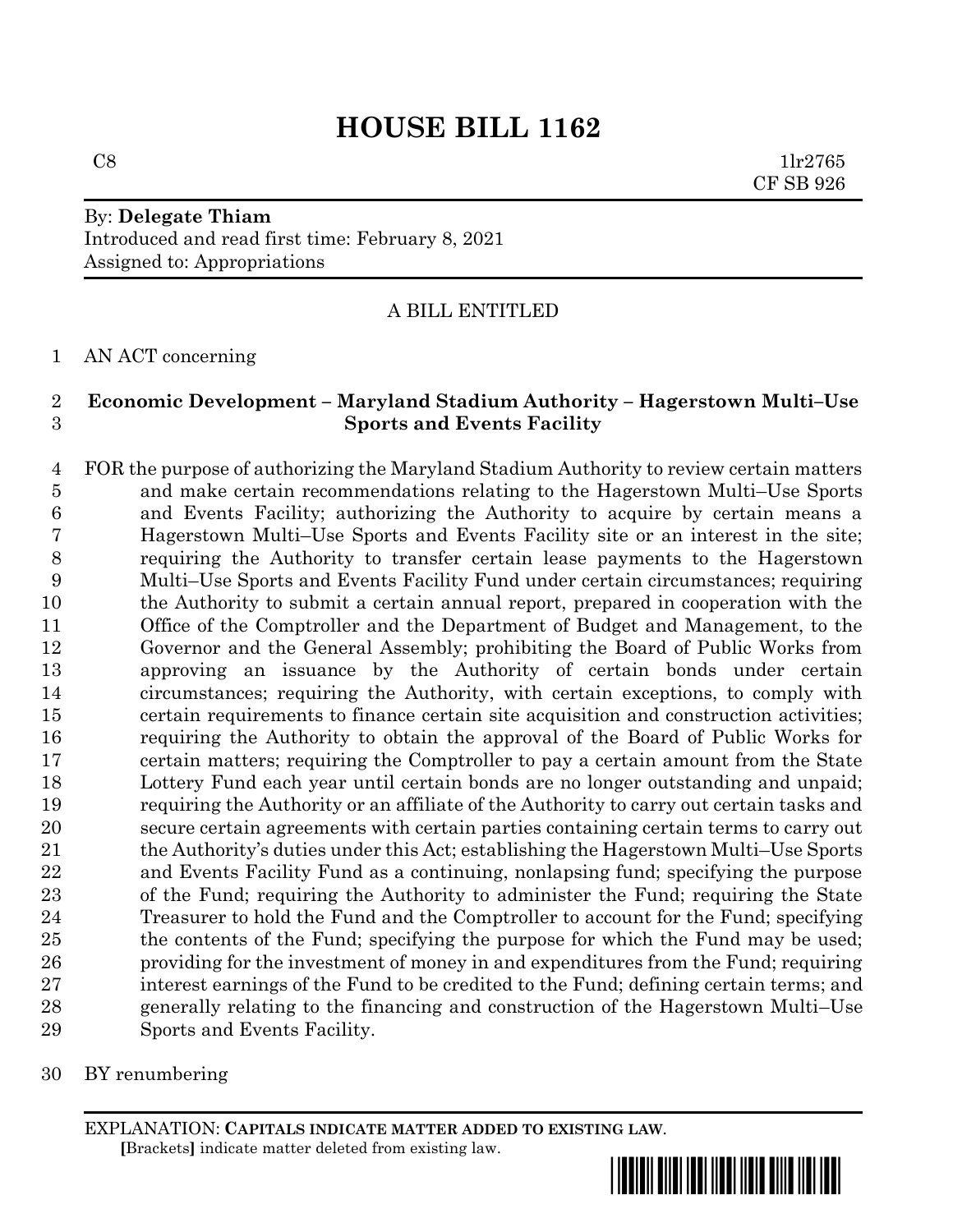# **HOUSE BILL 1162**

| $\mathbf{1}$     | Article – Economic Development                                                                    |
|------------------|---------------------------------------------------------------------------------------------------|
| $\sqrt{2}$       | Section $10-601(s)$ through (tt), respectively                                                    |
| $\sqrt{3}$       | to be Section $10-601(v)$ through (ww), respectively                                              |
| $\overline{4}$   | Annotated Code of Maryland                                                                        |
| $\overline{5}$   | (2018 Replacement Volume and 2020 Supplement)                                                     |
| $\boldsymbol{6}$ | BY repealing and reenacting, without amendments,                                                  |
| 7                | Article – Economic Development                                                                    |
| $8\,$            | Section 10–601(a) and (b), 10–620(a)(1), and 10–628(a)                                            |
| 9                | Annotated Code of Maryland                                                                        |
| 10               | (2018 Replacement Volume and 2020 Supplement)                                                     |
| 11               | BY repealing and reenacting, with amendments,                                                     |
| 12               | Article – Economic Development                                                                    |
| 13<br>14         | Section 10–601(q), 10–613(a)(14) and (b), 10–618, 10–620(d) and (e), 10–625, and<br>$10 - 628(c)$ |
| 15               | Annotated Code of Maryland                                                                        |
| 16               | (2018 Replacement Volume and 2020 Supplement)                                                     |
|                  |                                                                                                   |
| 17               | BY adding to                                                                                      |
| 18               | Article – Economic Development                                                                    |
| 19               | Section 10–601(s), (t), and (u), $10-646.2$ , and $10-657.4$                                      |
| 20               | Annotated Code of Maryland                                                                        |
| 21               | (2018 Replacement Volume and 2020 Supplement)                                                     |
| 22               | BY repealing and reenacting, without amendments,                                                  |
| 23               | Article – State Finance and Procurement                                                           |
| 24               | Section $6 - 226(a)(2)(i)$                                                                        |
| 25               | Annotated Code of Maryland                                                                        |
| 26               | (2015 Replacement Volume and 2020 Supplement)                                                     |
| 27               | BY repealing and reenacting, with amendments,                                                     |
| 28               | Article – State Finance and Procurement                                                           |
| 29               | Section $6-226(a)(2)(ii)122$ . and 123.                                                           |
| 30               | Annotated Code of Maryland                                                                        |
| 31               | (2015 Replacement Volume and 2020 Supplement)                                                     |
| 32               | BY adding to                                                                                      |
| 33               | Article – State Finance and Procurement                                                           |
| 34               | Section $6-226(a)(2)(ii)124$ .                                                                    |
| 35               | Annotated Code of Maryland                                                                        |
| 36               | (2015 Replacement Volume and 2020 Supplement)                                                     |
| 37               | BY repealing and reenacting, with amendments,                                                     |
| 38               | Article – State Government                                                                        |
| 39               | Section 9-120                                                                                     |
| 40               | Annotated Code of Maryland                                                                        |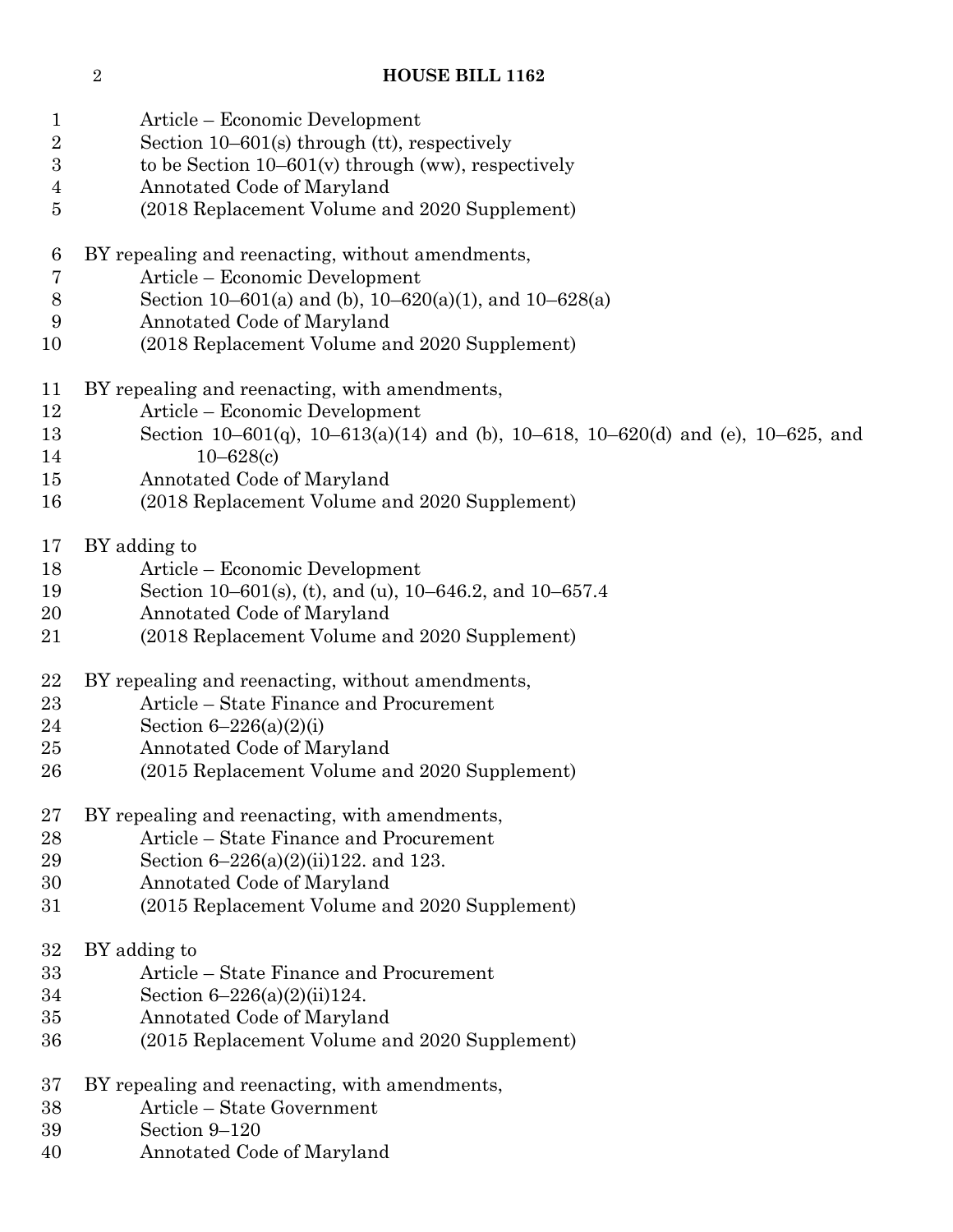# **HOUSE BILL 1162** 3

| $\mathbf{1}$                                 | (2014 Replacement Volume and 2020 Supplement)                                                                                                                                                                                                                              |                                                                                                                                                                                                      |  |  |  |  |  |  |
|----------------------------------------------|----------------------------------------------------------------------------------------------------------------------------------------------------------------------------------------------------------------------------------------------------------------------------|------------------------------------------------------------------------------------------------------------------------------------------------------------------------------------------------------|--|--|--|--|--|--|
| $\overline{2}$<br>$\boldsymbol{3}$<br>4<br>5 | SECTION 1. BE IT ENACTED BY THE GENERAL ASSEMBLY OF MARYLAND,<br>That Section(s) $10-601$ (s) through (tt), respectively, of Article – Economic Development of<br>the Annotated Code of Maryland be renumbered to be Section(s) $10-601(v)$ through (ww),<br>respectively. |                                                                                                                                                                                                      |  |  |  |  |  |  |
| 6<br>7                                       | SECTION 2. AND BE IT FURTHER ENACTED, That the Laws of Maryland read<br>as follows:                                                                                                                                                                                        |                                                                                                                                                                                                      |  |  |  |  |  |  |
| $8\,$                                        | <b>Article - Economic Development</b>                                                                                                                                                                                                                                      |                                                                                                                                                                                                      |  |  |  |  |  |  |
| 9                                            | $10 - 601.$                                                                                                                                                                                                                                                                |                                                                                                                                                                                                      |  |  |  |  |  |  |
| 10                                           | In this subtitle the following words have the meanings indicated.<br>(a)                                                                                                                                                                                                   |                                                                                                                                                                                                      |  |  |  |  |  |  |
| 11                                           | "Authority" means the Maryland Stadium Authority.<br>(b)                                                                                                                                                                                                                   |                                                                                                                                                                                                      |  |  |  |  |  |  |
| 12                                           | "Facility" means:<br>(q)                                                                                                                                                                                                                                                   |                                                                                                                                                                                                      |  |  |  |  |  |  |
| 13                                           |                                                                                                                                                                                                                                                                            | (1)<br>a structure or other improvement developed at Camden Yards;                                                                                                                                   |  |  |  |  |  |  |
| 14                                           |                                                                                                                                                                                                                                                                            | a convention facility;<br>(2)                                                                                                                                                                        |  |  |  |  |  |  |
| 15                                           |                                                                                                                                                                                                                                                                            | (3)<br>the Hippodrome Performing Arts facility;                                                                                                                                                      |  |  |  |  |  |  |
| 16                                           |                                                                                                                                                                                                                                                                            | a sports facility;<br>(4)                                                                                                                                                                            |  |  |  |  |  |  |
| 17                                           |                                                                                                                                                                                                                                                                            | a Baltimore City public school facility; [or]<br>(5)                                                                                                                                                 |  |  |  |  |  |  |
| 18                                           |                                                                                                                                                                                                                                                                            | (6)<br>a racing facility; OR                                                                                                                                                                         |  |  |  |  |  |  |
| 19                                           |                                                                                                                                                                                                                                                                            | THE HAGERSTOWN MULTI-USE SPORTS AND EVENTS FACILITY.<br>(7)                                                                                                                                          |  |  |  |  |  |  |
| 20<br>21<br>22<br>23                         | (S)<br><b>ACTIVITIES.</b>                                                                                                                                                                                                                                                  | "HAGERSTOWN MULTI-USE SPORTS AND EVENTS FACILITY"<br>(1)<br>MEANS THE SPORTS AND EVENTS FACILITY LOCATED IN HAGERSTOWN, MARYLAND,<br>USED FOR MINOR LEAGUE BASEBALL GAMES, OTHER EVENTS, AND RELATED |  |  |  |  |  |  |
| 24<br>25                                     | <b>INCLUDES:</b>                                                                                                                                                                                                                                                           | "HAGERSTOWN MULTI-USE SPORTS AND EVENTS FACILITY"<br>(2)                                                                                                                                             |  |  |  |  |  |  |
| 26                                           |                                                                                                                                                                                                                                                                            | (I)<br>FIELDS AND FIELD HOUSES;                                                                                                                                                                      |  |  |  |  |  |  |
| 27                                           |                                                                                                                                                                                                                                                                            | (II)<br>OFFICES;                                                                                                                                                                                     |  |  |  |  |  |  |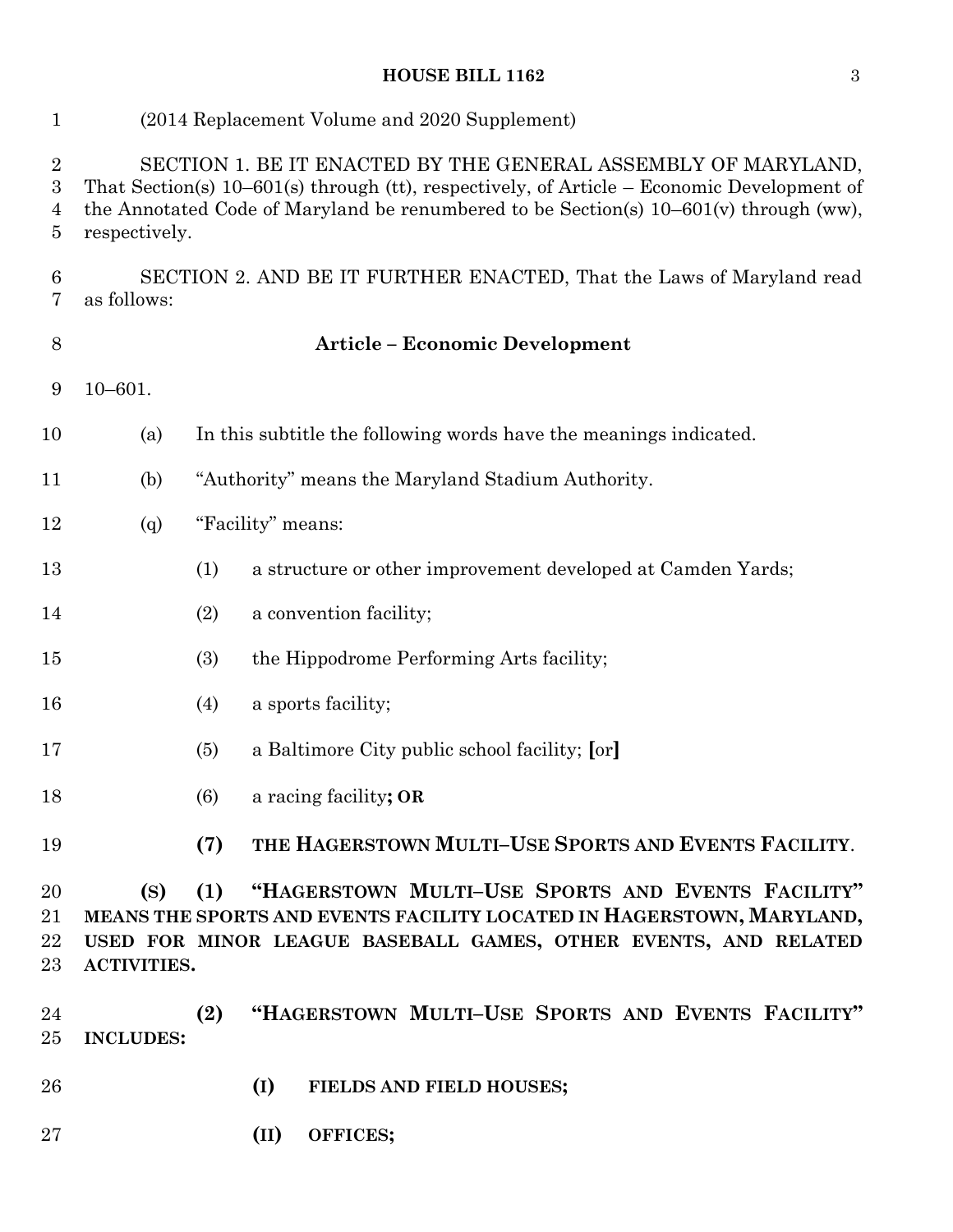|                     | <b>HOUSE BILL 1162</b><br>$\overline{4}$                                                                                                                                                                                                                    |
|---------------------|-------------------------------------------------------------------------------------------------------------------------------------------------------------------------------------------------------------------------------------------------------------|
|                     | (III)<br>PARKING LOTS AND GARAGES;                                                                                                                                                                                                                          |
| $\overline{2}$      | <b>ACCESS ROADS;</b><br>(IV)                                                                                                                                                                                                                                |
| 3                   | (V)<br><b>FOOD SERVICE FACILITIES; AND</b>                                                                                                                                                                                                                  |
| $\overline{4}$<br>5 | (VI)<br>OTHER FUNCTIONALLY<br><b>RELATED</b><br>STRUCTURES,<br>IMPROVEMENTS, FURNISHINGS, OR EQUIPMENT.                                                                                                                                                     |
| 6<br>7<br>8         | "HAGERSTOWN MULTI-USE SPORTS AND EVENTS FACILITY FUND"<br>(T)<br>MEANS THE HAGERSTOWN MULTI-USE SPORTS AND EVENTS FACILITY FUND<br>ESTABLISHED UNDER $\S 10-657.4$ OF THIS SUBTITLE.                                                                        |
| 9<br>10<br>11<br>12 | "HAGERSTOWN MULTI-USE SPORTS AND EVENTS FACILITY SITE"<br>(U)<br><b>MEANS THE SITE OF THE HAGERSTOWN MULTI-USE SPORTS AND EVENTS FACILITY</b><br>IN HAGERSTOWN, MARYLAND, LOCATED AT THE INTERSECTION OF WEST<br><b>BALTIMORE STREET AND SUMMIT AVENUE.</b> |
|                     | $\overline{a}$ $\overline{a}$ $\overline{a}$ $\overline{a}$ $\overline{a}$ $\overline{a}$                                                                                                                                                                   |

10–613.

(a) The Authority may:

 (14) with respect to site acquisition, construction, and development of the Hippodrome Performing Arts facility **AND THE HAGERSTOWN MULTI–USE SPORTS AND EVENTS FACILITY**, establish and participate in Authority affiliates;

 (b) The Authority may review and make recommendations on proposed convention center facilities **[**and**],** the Hippodrome Performing Arts facility, **AND THE HAGERSTOWN MULTI–USE SPORTS AND EVENTS FACILITY,** including the expansion and enhancement of the Baltimore City Convention Center and the Ocean City Convention Center and the development and construction of the Montgomery County Conference Center **[**and**],** the Hippodrome Performing Arts Center, **AND THE HAGERSTOWN MULTI–USE SPORTS AND EVENTS FACILITY,** with respect to location, purpose, design, function, capacity, parking, costs, funding mechanisms, and revenue alternatives, with specific recommendations on:

- 27 (1) the level of support from the private sector;
- 28 (2) the type of support from the private sector;
- 29 (3) special taxing sources;
- (4) projected revenues;
- (5) bonding authority and the source of debt service; and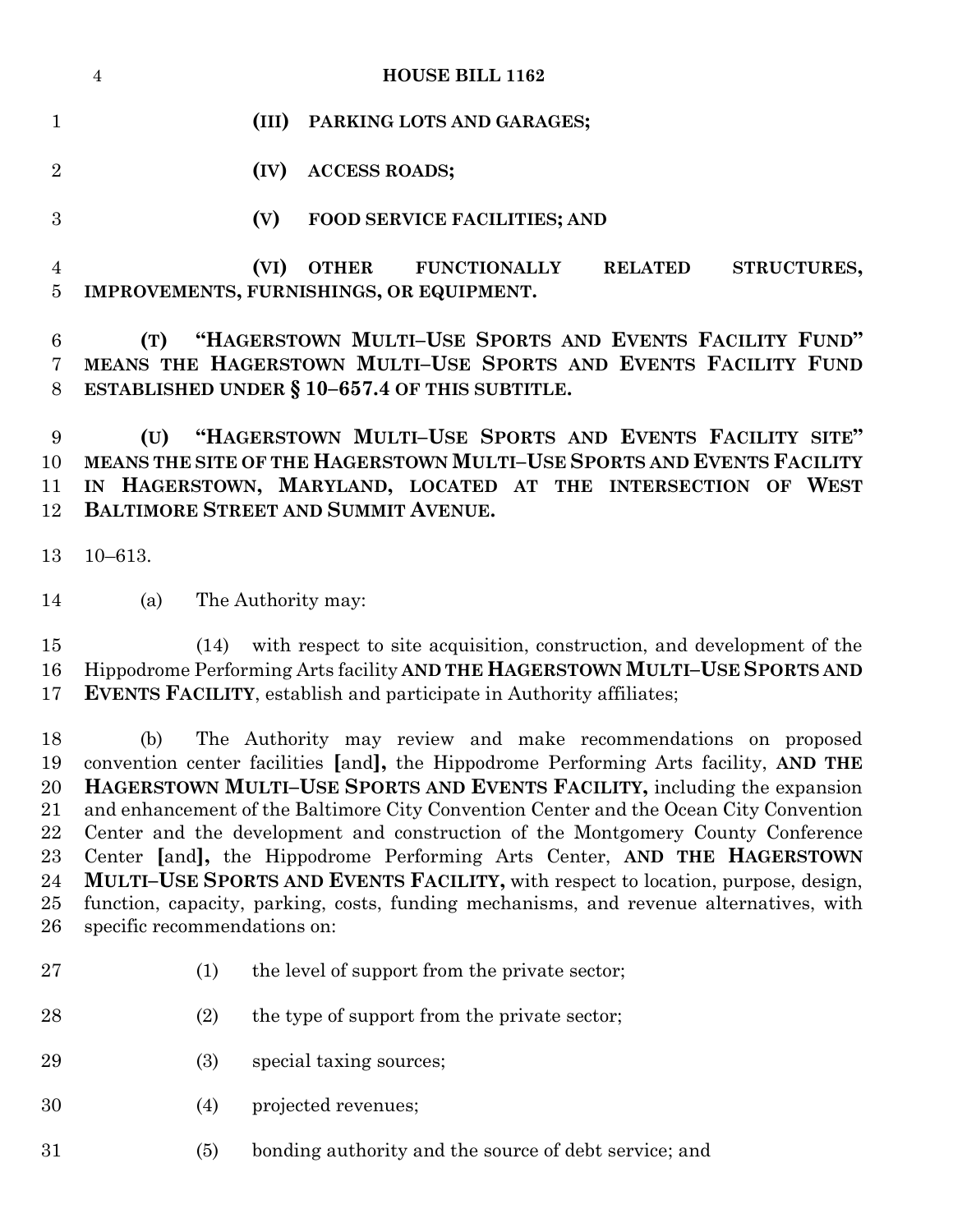**HOUSE BILL 1162** 5

| $\mathbf{1}$                       |                                                                                                                                                                                | (6) |       | the fiscal impact on the State of any revenue alternatives.                                                                                                                                                                                                         |  |  |  |  |
|------------------------------------|--------------------------------------------------------------------------------------------------------------------------------------------------------------------------------|-----|-------|---------------------------------------------------------------------------------------------------------------------------------------------------------------------------------------------------------------------------------------------------------------------|--|--|--|--|
| $\overline{2}$                     | $10 - 618.$                                                                                                                                                                    |     |       |                                                                                                                                                                                                                                                                     |  |  |  |  |
| $\boldsymbol{3}$<br>$\overline{4}$ | Contracts to acquire any facility site, to construct the facility, or for<br>(a)<br>construction on the facility site require the prior approval of the Board of Public Works. |     |       |                                                                                                                                                                                                                                                                     |  |  |  |  |
| $\overline{5}$                     | (b)<br>The Authority may:                                                                                                                                                      |     |       |                                                                                                                                                                                                                                                                     |  |  |  |  |
| 6                                  |                                                                                                                                                                                | (1) |       | acquire by any of the means specified in $\S 10-620(a)$ of this subtitle:                                                                                                                                                                                           |  |  |  |  |
| 7                                  |                                                                                                                                                                                |     | (i)   | a site at Camden Yards for a facility;                                                                                                                                                                                                                              |  |  |  |  |
| 8                                  |                                                                                                                                                                                |     | (ii)  | a Baltimore Convention site or an interest in the site;                                                                                                                                                                                                             |  |  |  |  |
| 9                                  |                                                                                                                                                                                |     | (iii) | an Ocean City Convention site or an interest in the site;                                                                                                                                                                                                           |  |  |  |  |
| 10<br>11                           | [and]                                                                                                                                                                          |     | (iv)  | a Montgomery County Conference site or an interest in the site;                                                                                                                                                                                                     |  |  |  |  |
| 12                                 |                                                                                                                                                                                |     | (v)   | a Hippodrome Performing Arts site or an interest in the site; and                                                                                                                                                                                                   |  |  |  |  |
| 13                                 |                                                                                                                                                                                |     | (VI)  | HAGERSTOWN MULTI-USE<br><b>SPORTS</b><br><b>EVENTS</b><br><b>AND</b><br>$\mathbf{A}$                                                                                                                                                                                |  |  |  |  |
| 14                                 |                                                                                                                                                                                |     |       | FACILITY SITE OR AN INTEREST IN THE SITE; AND                                                                                                                                                                                                                       |  |  |  |  |
| 15<br>16                           | acquires under this subsection.                                                                                                                                                | (2) |       | construct or enter into a contract to construct a facility on a site it                                                                                                                                                                                             |  |  |  |  |
| 17                                 | $10 - 620.$                                                                                                                                                                    |     |       |                                                                                                                                                                                                                                                                     |  |  |  |  |
| 18<br>19<br>20                     | (a)                                                                                                                                                                            | (1) |       | Subject to annual appropriations and this subtitle, the Authority may<br>acquire in its own name, by gift, purchase, or condemnation, any property or interest in<br>property necessary or convenient to construct, improve, or operate a facility.                 |  |  |  |  |
| 21<br>22                           | (d)                                                                                                                                                                            | (1) |       | The exercise of authority under this subsection is subject to the prior<br>approval of the Board of Public Works.                                                                                                                                                   |  |  |  |  |
| 23<br>24<br>25<br>26               | subtitle.                                                                                                                                                                      | (2) |       | On request of the Authority, the State, a unit of the State, or a political<br>subdivision may lease, lend, grant, or otherwise convey to the Authority, property,<br>including property devoted to public use, as necessary or convenient for the purposes of this |  |  |  |  |
| 27<br>28                           |                                                                                                                                                                                | (3) |       | The State may lease or sublease a facility, or an interest in a facility,<br>from or to the Authority, whether or not constructed or usable.                                                                                                                        |  |  |  |  |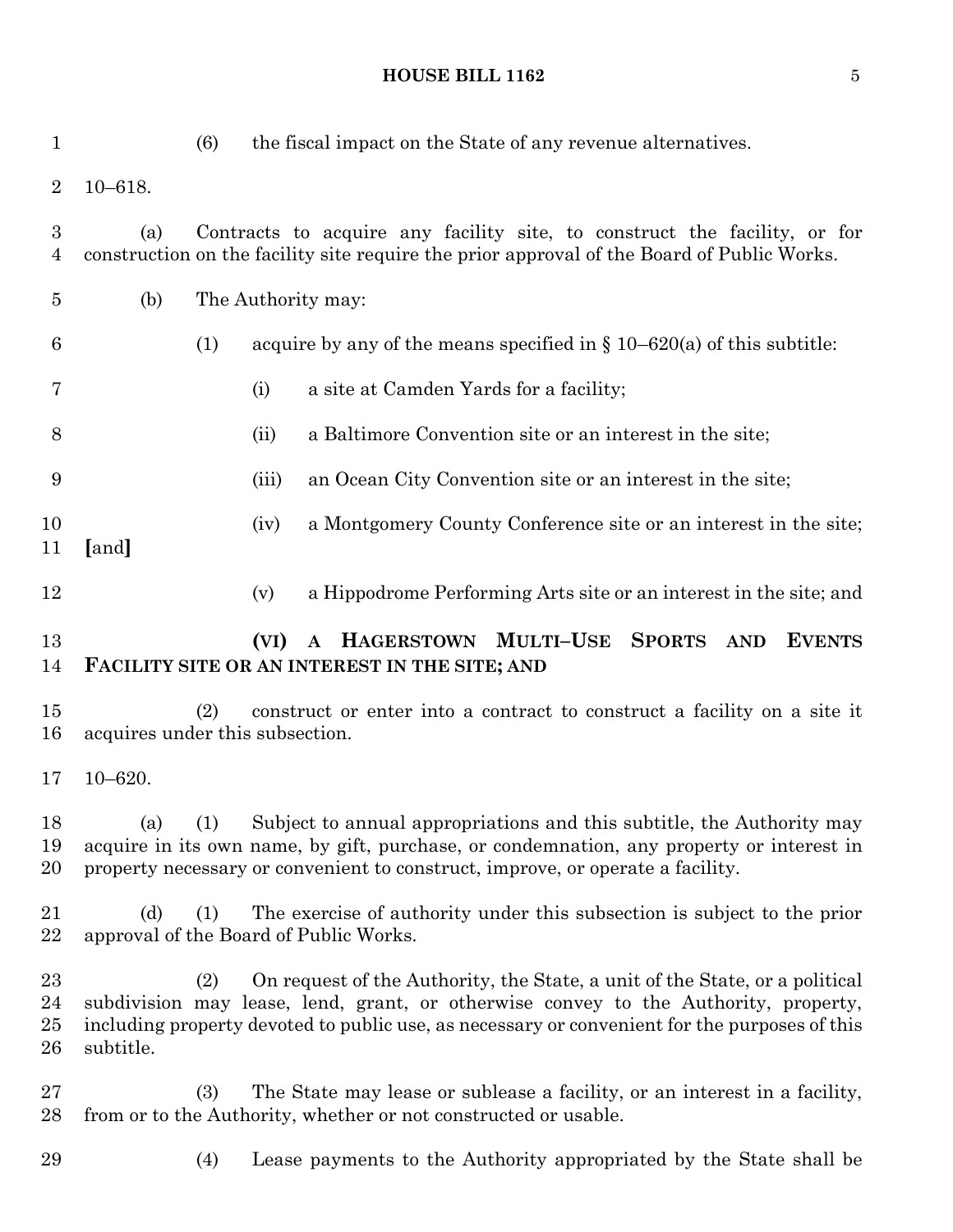| <b>HOUSE BILL 1162</b> |
|------------------------|
|                        |

transferred to:

 (i) the Baltimore Convention Fund if appropriated for a Baltimore Convention facility;

- (ii) the Camden Yards Fund if appropriated for a sports facility or other facility at Camden Yards;
- (iii) the Hippodrome Performing Arts Fund if appropriated for a Hippodrome Performing Arts facility;
- (iv) the Montgomery County Conference Fund if appropriated for a Montgomery County Conference facility; **[**or**]**
- 10 (v) the Ocean City Convention Fund if appropriated for an Ocean City Convention facility**; OR**

# **(VI) THE HAGERSTOWN MULTI–USE SPORTS AND EVENTS FACILITY FUND IF APPROPRIATED FOR A HAGERSTOWN MULTI–USE SPORTS AND EVENTS FACILITY**.

 (e) (1) This subsection does not apply to the Camden Yards site, Baltimore Convention site, Ocean City Convention site, Hippodrome Performing Arts site, any Baltimore City public school site, any racing facility, **THE HAGERSTOWN MULTI–USE SPORTS AND EVENTS FACILITY SITE,** or any supplemental facility site.

 (2) The Authority and any Authority affiliate is subject to applicable planning, zoning, and development regulations to the same extent as a private commercial or industrial enterprise.

- 10–625.
- The Authority shall submit:

 (1) an annual detailed report of the activities and financial status of the 25 Authority to the Governor, and, in accordance with  $\S$  2-1257 of the State Government Article, the General Assembly; and

 (2) annual reports on the additional tax revenues generated by each of the following facilities, prepared in cooperation with the Office of the Comptroller and the Department of Budget and Management:

- 
- (i) the Baltimore Convention facility;
- (ii) the Hippodrome Performing Arts facility;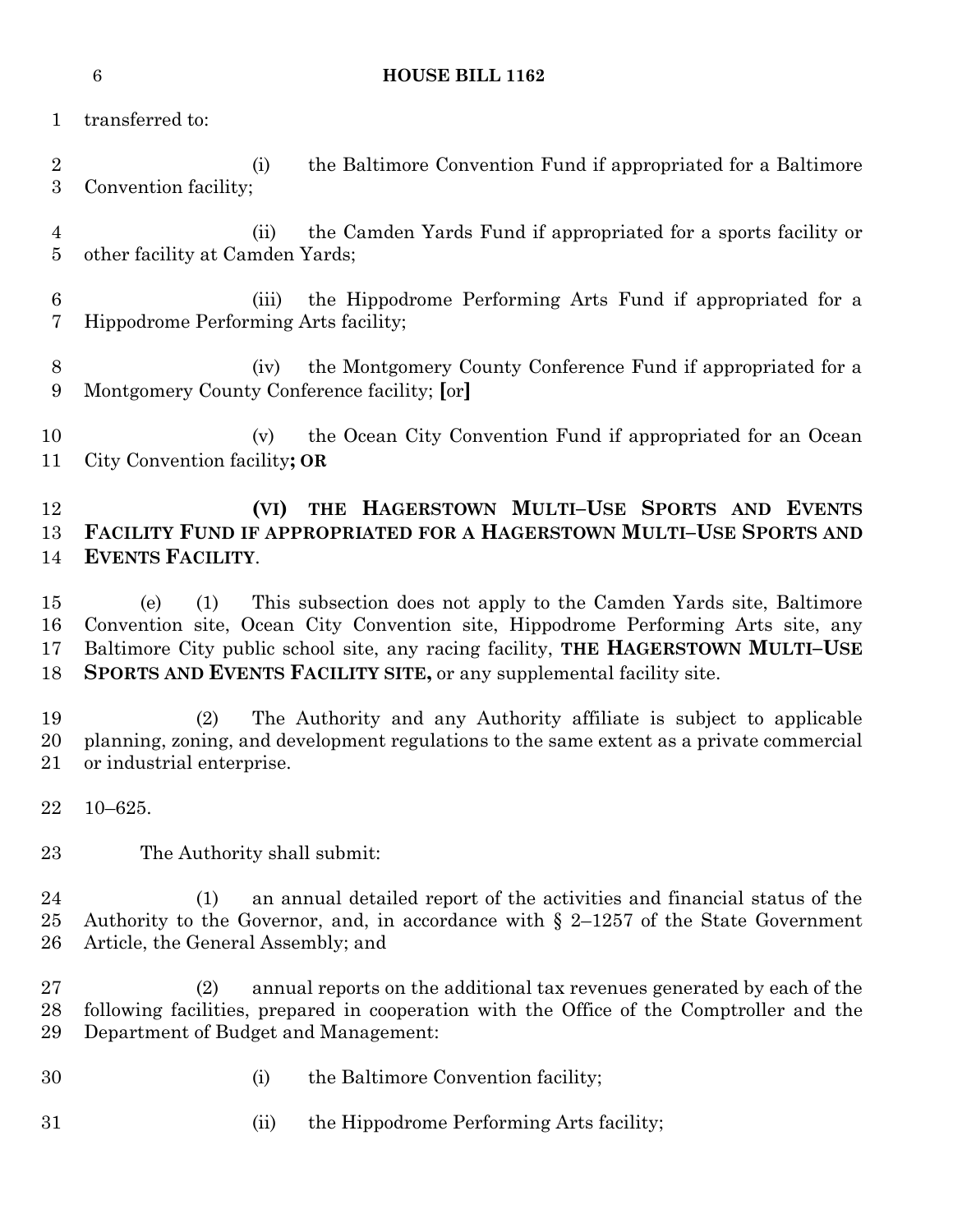# **HOUSE BILL 1162** 7

| $\mathbf{1}$                     |                                                                                                                                                                                                                                                                                                                                                                                                                                                                                                                                                | (iii) | the Montgomery County Conference facility; [and] |  |                                                                    |  |  |  |  |
|----------------------------------|------------------------------------------------------------------------------------------------------------------------------------------------------------------------------------------------------------------------------------------------------------------------------------------------------------------------------------------------------------------------------------------------------------------------------------------------------------------------------------------------------------------------------------------------|-------|--------------------------------------------------|--|--------------------------------------------------------------------|--|--|--|--|
| $\overline{2}$                   |                                                                                                                                                                                                                                                                                                                                                                                                                                                                                                                                                | (iv)  |                                                  |  | the Ocean City Convention facility; AND                            |  |  |  |  |
| 3<br>$\overline{4}$              | FACILITY.                                                                                                                                                                                                                                                                                                                                                                                                                                                                                                                                      | (V)   |                                                  |  | THE HAGERSTOWN MULTI-USE SPORTS AND EVENTS                         |  |  |  |  |
| $\overline{5}$                   | $10 - 628.$                                                                                                                                                                                                                                                                                                                                                                                                                                                                                                                                    |       |                                                  |  |                                                                    |  |  |  |  |
| 6<br>7<br>8<br>9                 | Except as provided in subsections (b) and (c) of this section and subject to the<br>(a)<br>prior approval of the Board of Public Works, the Authority may issue bonds at any time for<br>any corporate purpose of the Authority, including the establishment of reserves and the<br>payment of interest.                                                                                                                                                                                                                                       |       |                                                  |  |                                                                    |  |  |  |  |
| 10<br>11<br>12<br>13<br>14<br>15 | Unless authorized by the General Assembly, the Board of Public Works<br>(1)<br>(c)<br>may not approve an issuance by the Authority of bonds, whether taxable or tax exempt,<br>that constitute tax supported debt or nontax supported debt if, after issuance, there would<br>be outstanding and unpaid more than the following face amounts of the bonds for the<br>purpose of financing acquisition, construction, renovation, and related expenses for<br>construction management, professional fees, and contingencies in connection with: |       |                                                  |  |                                                                    |  |  |  |  |
| 16                               |                                                                                                                                                                                                                                                                                                                                                                                                                                                                                                                                                | (i)   |                                                  |  | the Baltimore Convention facility $-$ \$55,000,000;                |  |  |  |  |
| 17                               |                                                                                                                                                                                                                                                                                                                                                                                                                                                                                                                                                | (ii)  |                                                  |  | the Hippodrome Performing Arts facility $-$ \$20,250,000;          |  |  |  |  |
| 18                               |                                                                                                                                                                                                                                                                                                                                                                                                                                                                                                                                                | (iii) |                                                  |  | the Montgomery County Conference facility $-$ \$23,185,000;        |  |  |  |  |
| 19                               |                                                                                                                                                                                                                                                                                                                                                                                                                                                                                                                                                | (iv)  |                                                  |  | the Ocean City Convention facility $-$ \$24,500,000;               |  |  |  |  |
| 20                               |                                                                                                                                                                                                                                                                                                                                                                                                                                                                                                                                                | (v)   |                                                  |  | Baltimore City public school facilities $- $1,100,000,000;$        |  |  |  |  |
| 21                               |                                                                                                                                                                                                                                                                                                                                                                                                                                                                                                                                                | (vi)  |                                                  |  | supplemental facilities $-$ \$25,000,000; [and]                    |  |  |  |  |
| 22                               |                                                                                                                                                                                                                                                                                                                                                                                                                                                                                                                                                | (vii) |                                                  |  | racing facilities $-$ \$375,000,000; AND                           |  |  |  |  |
| $23\,$<br>24                     | FACILITY - \$35,000,000.                                                                                                                                                                                                                                                                                                                                                                                                                                                                                                                       |       |                                                  |  | (VIII) THE HAGERSTOWN MULTI-USE SPORTS AND EVENTS                  |  |  |  |  |
| 25<br>26                         | (2)<br>to the aggregate principal amount of bonds outstanding as of June 30 of any year.                                                                                                                                                                                                                                                                                                                                                                                                                                                       | (i)   |                                                  |  | The limitation under paragraph $(1)(i)$ of this subsection applies |  |  |  |  |
| $27\,$<br>28                     | outstanding aggregate amount under this paragraph.                                                                                                                                                                                                                                                                                                                                                                                                                                                                                             | (ii)  |                                                  |  | Refunded bonds may not be included in the determination of an      |  |  |  |  |

**10–646.2.**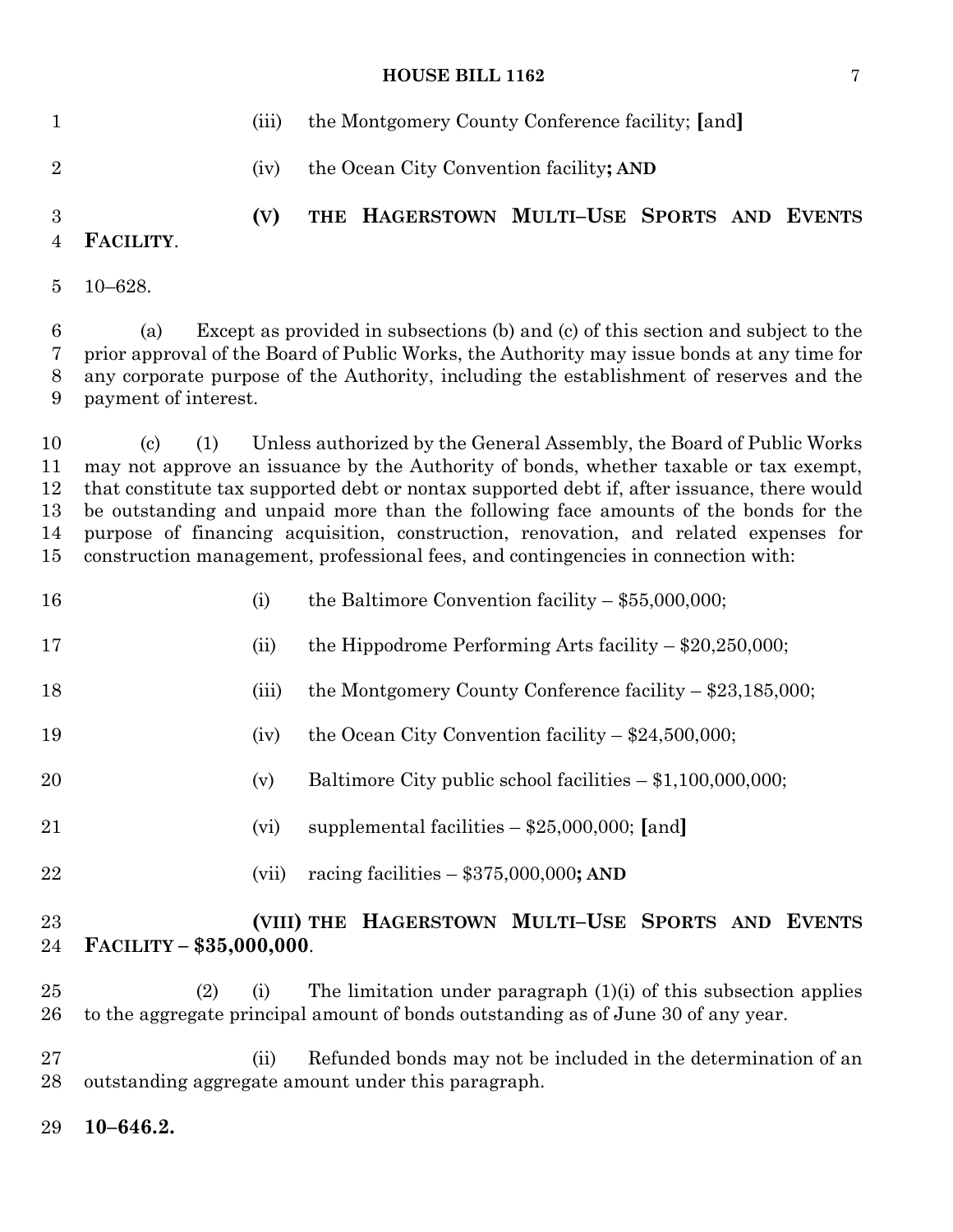**(A) EXCEPT AS AUTHORIZED BY § 10–639 OF THIS SUBTITLE, TO FINANCE SITE ACQUISITION AND CONSTRUCTION OF ANY SEGMENT OF THE HAGERSTOWN MULTI–USE SPORTS AND EVENTS FACILITY, THE AUTHORITY SHALL COMPLY WITH THIS SECTION.**

 **(B) THE AUTHORITY SHALL PROVIDE CERTIFICATION TO THE LEGISLATIVE POLICY COMMITTEE AND THE BOARD OF PUBLIC WORKS, SUPPORTED BY A DETAILED REPORT, THAT THE AUTHORITY HAS ATTEMPTED TO MAXIMIZE PRIVATE INVESTMENT IN THE HAGERSTOWN MULTI–USE SPORTS AND EVENTS FACILITY PROPOSED TO BE FINANCED.**

 **(C) AT LEAST 45 DAYS BEFORE SEEKING APPROVAL OF THE BOARD OF PUBLIC WORKS FOR EACH BOND ISSUE OR OTHER BORROWING, THE AUTHORITY SHALL PROVIDE TO THE FISCAL COMMITTEES OF THE GENERAL ASSEMBLY, IN ACCORDANCE WITH § 2–1257 OF THE STATE GOVERNMENT ARTICLE, A COMPREHENSIVE FINANCING PLAN FOR THE RELEVANT SEGMENT OF THE FACILITY, INCLUDING THE EFFECT OF THE FINANCING PLAN ON FINANCING OPTIONS FOR OTHER SEGMENTS OF THE FACILITY AND ANTICIPATED REVENUES FROM PRIVATE INVESTMENT.**

 **(D) THE AUTHORITY SHALL OBTAIN THE APPROVAL OF THE BOARD OF PUBLIC WORKS OF THE PROPOSED BOND ISSUE AND THE FINANCING PLAN.**

 **(E) FOR FISCAL YEAR 2023 AND EACH FISCAL YEAR THEREAFTER, UNTIL THE BONDS THAT HAVE BEEN ISSUED TO FINANCE THE HAGERSTOWN MULTI–USE SPORTS AND EVENTS FACILITY ARE NO LONGER OUTSTANDING AND UNPAID, THE COMPTROLLER SHALL DEPOSIT INTO THE HAGERSTOWN MULTI–USE SPORTS AND EVENTS FACILITY FUND \$11,700,000 FROM THE STATE LOTTERY FUND UNDER § 9–120(B)(1)(V) OF THE STATE GOVERNMENT ARTICLE.**

 **(F) THE AUTHORITY SHALL SECURE A WRITTEN AGREEMENT WITH AN AUTHORITY AFFILIATE, AS APPROVED BY THE BOARD OF PUBLIC WORKS, BY WHICH THE AUTHORITY AFFILIATE AGREES:**

 **(1) TO MARKET, PROMOTE, AND OPERATE OR CONTRACT, SUBJECT TO THE APPROVAL OF THE AUTHORITY, FOR THE MARKETING, PROMOTION, AND OPERATION OF THE HAGERSTOWN MULTI–USE SPORTS AND EVENTS FACILITY;**

 **(2) TO MAINTAIN AND REPAIR OR CONTRACT, SUBJECT TO THE APPROVAL OF THE AUTHORITY, FOR THE MAINTENANCE AND REPAIR OF THE HAGERSTOWN MULTI–USE SPORTS AND EVENTS FACILITY SO AS TO KEEP THE HAGERSTOWN MULTI–USE SPORTS AND EVENTS FACILITY IN FIRST–CLASS OPERATING CONDITION; AND**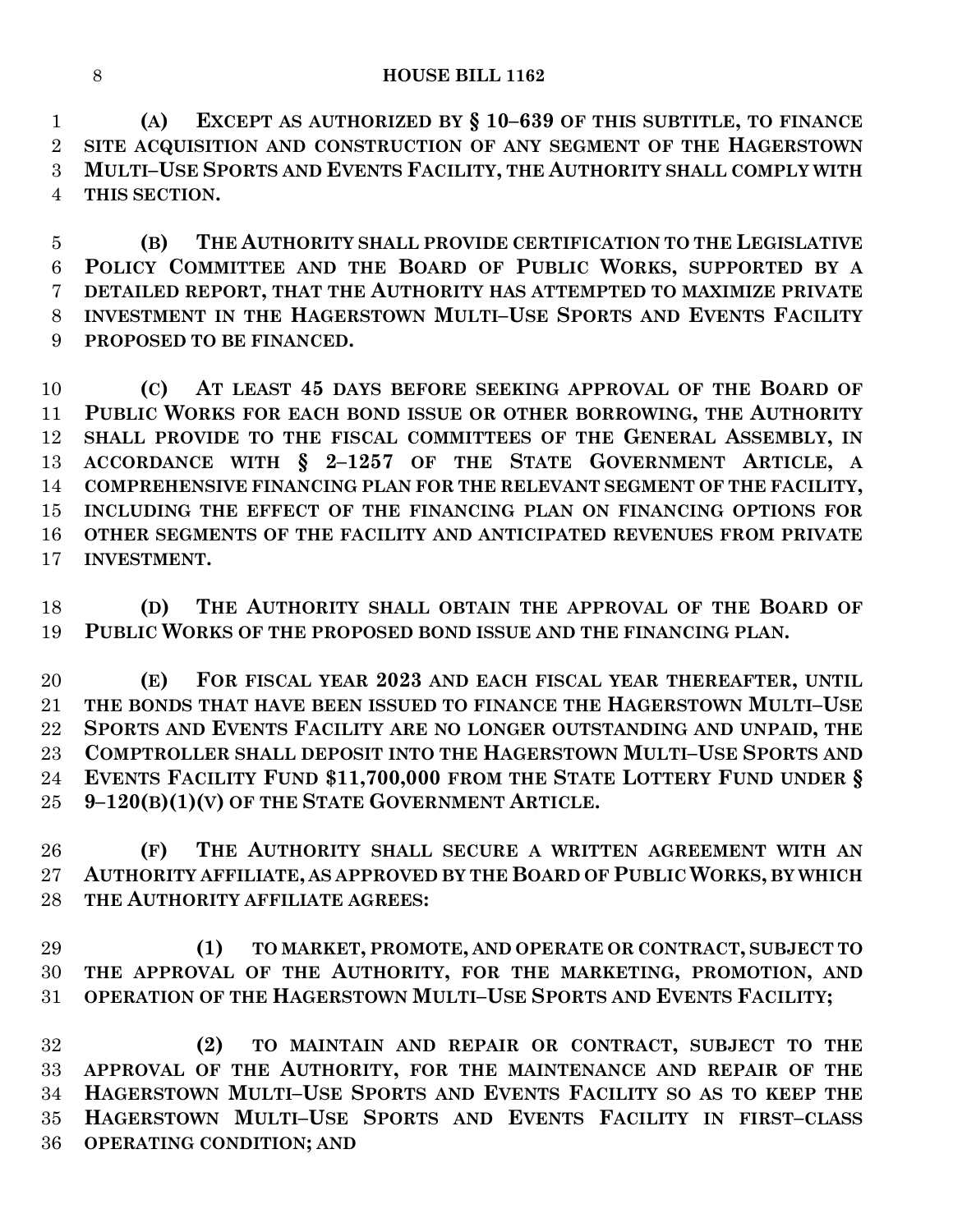**(3) TO BE SOLELY RESPONSIBLE FOR ALL EXPENDITURES RELATING TO THE OPERATION, MAINTENANCE, AND REPAIR OF THE HAGERSTOWN MULTI–USE SPORTS AND EVENTS FACILITY THAT MAY BE INCURRED, INCLUDING THE AMOUNT BY WHICH EXPENDITURES EXCEED REVENUES.**

**10–657.4.**

 **(A) IN THIS SECTION, "FUND" MEANS THE HAGERSTOWN MULTI–USE SPORTS AND EVENTS FACILITY FUND.**

 **(B) THERE IS A HAGERSTOWN MULTI–USE SPORTS AND EVENTS FACILITY FUND.**

**(C) THE PURPOSE OF THE FUND IS TO ENABLE THE AUTHORITY TO:**

 **(1) USE THE FUND AS A REVOLVING FUND FOR IMPLEMENTING THIS SUBTITLE AS IT RELATES TO THE HAGERSTOWN MULTI–USE SPORTS AND EVENTS FACILITY; AND**

 **(2) PAY ANY EXPENSES INCURRED BY THE AUTHORITY THAT ARE RELATED TO THE HAGERSTOWN MULTI–USE SPORTS AND EVENTS FACILITY.**

**(D) THE AUTHORITY SHALL ADMINISTER THE FUND.**

 **(E) (1) THE FUND IS A CONTINUING, NONLAPSING FUND THAT IS NOT SUBJECT TO REVERSION UNDER § 7–302 OF THE STATE FINANCE AND PROCUREMENT ARTICLE.**

 **(2) THE STATE TREASURER SHALL HOLD THE FUND SEPARATELY, AND THE COMPTROLLER SHALL ACCOUNT FOR THE FUND.**

 **(F) (1) TO THE EXTENT CONSIDERED APPROPRIATE BY THE AUTHORITY, THE RECEIPTS OF THE FUND SHALL BE PLEDGED TO AND CHARGED WITH THE FOLLOWING RELATING TO THE HAGERSTOWN MULTI–USE SPORTS AND EVENTS FACILITY:**

**(I) PAYMENT OF DEBT SERVICE ON AUTHORITY BONDS;**

 **(II) ALL REASONABLE CHARGES AND EXPENSES RELATED TO THE AUTHORITY'S BORROWING; AND**

**(III) THE MANAGEMENT OF AUTHORITY OBLIGATIONS.**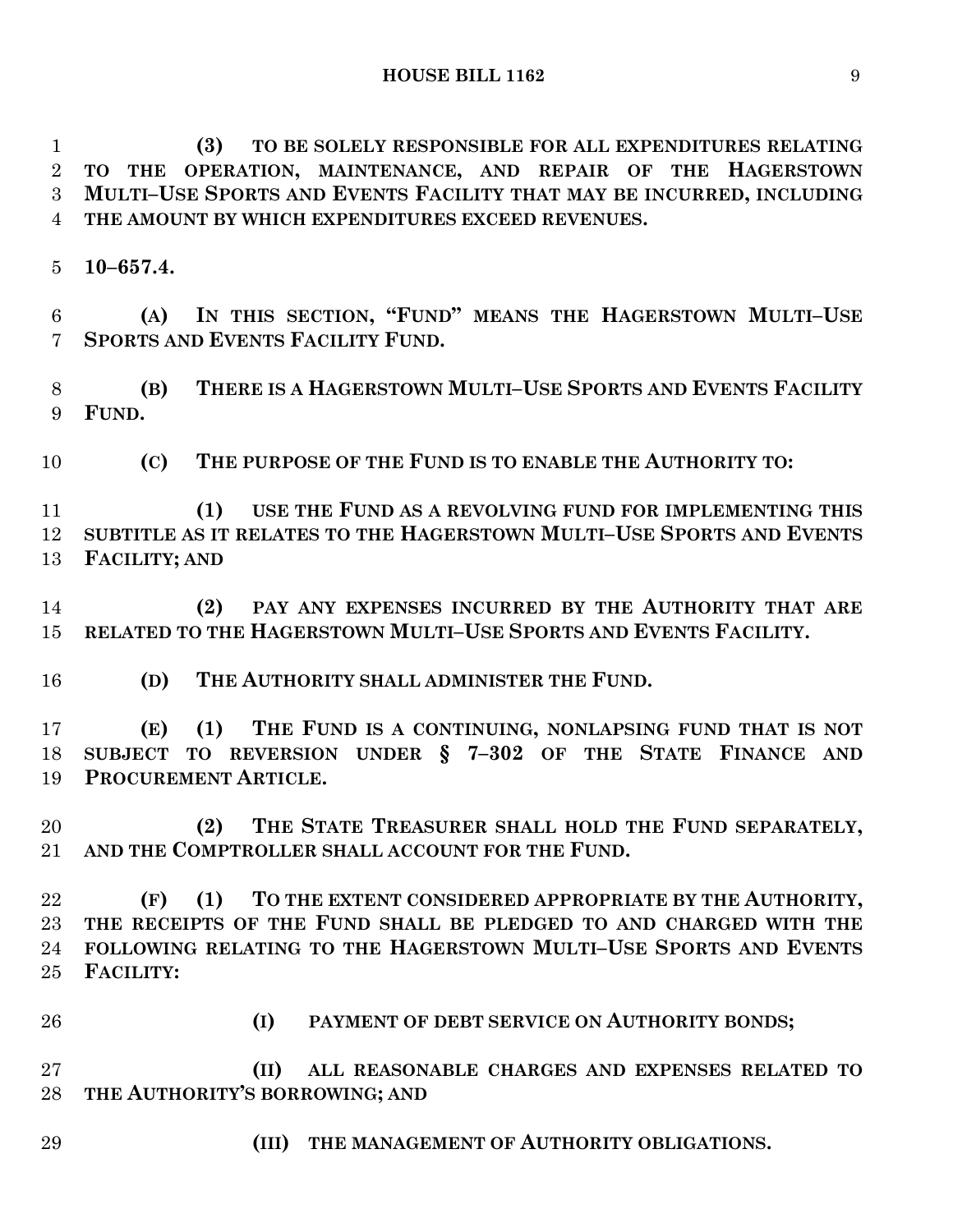**(2) THE PLEDGE SHALL BE EFFECTIVE AS PROVIDED IN § 10–634 OF THIS SUBTITLE.**

- **(G) THE FUND CONSISTS OF:**
- 

**(1) MONEY APPROPRIATED FOR DEPOSIT IN THE FUND;**

 **(2) REVENUES COLLECTED OR RECEIVED FROM ANY SOURCE UNDER THIS SUBTITLE CONCERNING THE HAGERSTOWN MULTI–USE SPORTS AND EVENTS FACILITY;**

 **(3) MONEY PAID TO THE FUND UNDER § 9–120 OF THE STATE GOVERNMENT ARTICLE; AND**

 **(4) ANY ADDITIONAL MONEY MADE AVAILABLE FROM ANY PUBLIC OR PRIVATE SOURCE FOR THE PURPOSES ESTABLISHED FOR THE FUND.**

 **(H) (1) THE STATE TREASURER SHALL INVEST THE MONEY OF THE FUND IN THE SAME MANNER AS OTHER STATE MONEY MAY BE INVESTED.**

 **(2) ANY INTEREST EARNINGS OF THE FUND SHALL BE PAID INTO THE FUND.**

- **Article – State Finance and Procurement**
- 6–226.

 (a) (2) (i) Notwithstanding any other provision of law, and unless inconsistent with a federal law, grant agreement, or other federal requirement or with the terms of a gift or settlement agreement, net interest on all State money allocated by the State Treasurer under this section to special funds or accounts, and otherwise entitled to receive interest earnings, as accounted for by the Comptroller, shall accrue to the General Fund of the State.

 (ii) The provisions of subparagraph (i) of this paragraph do not apply to the following funds: 26 122. the Racing and Community Development Financing Fund; **[**and**]** 123. the Racing and Community Development Facilities Fund**; AND**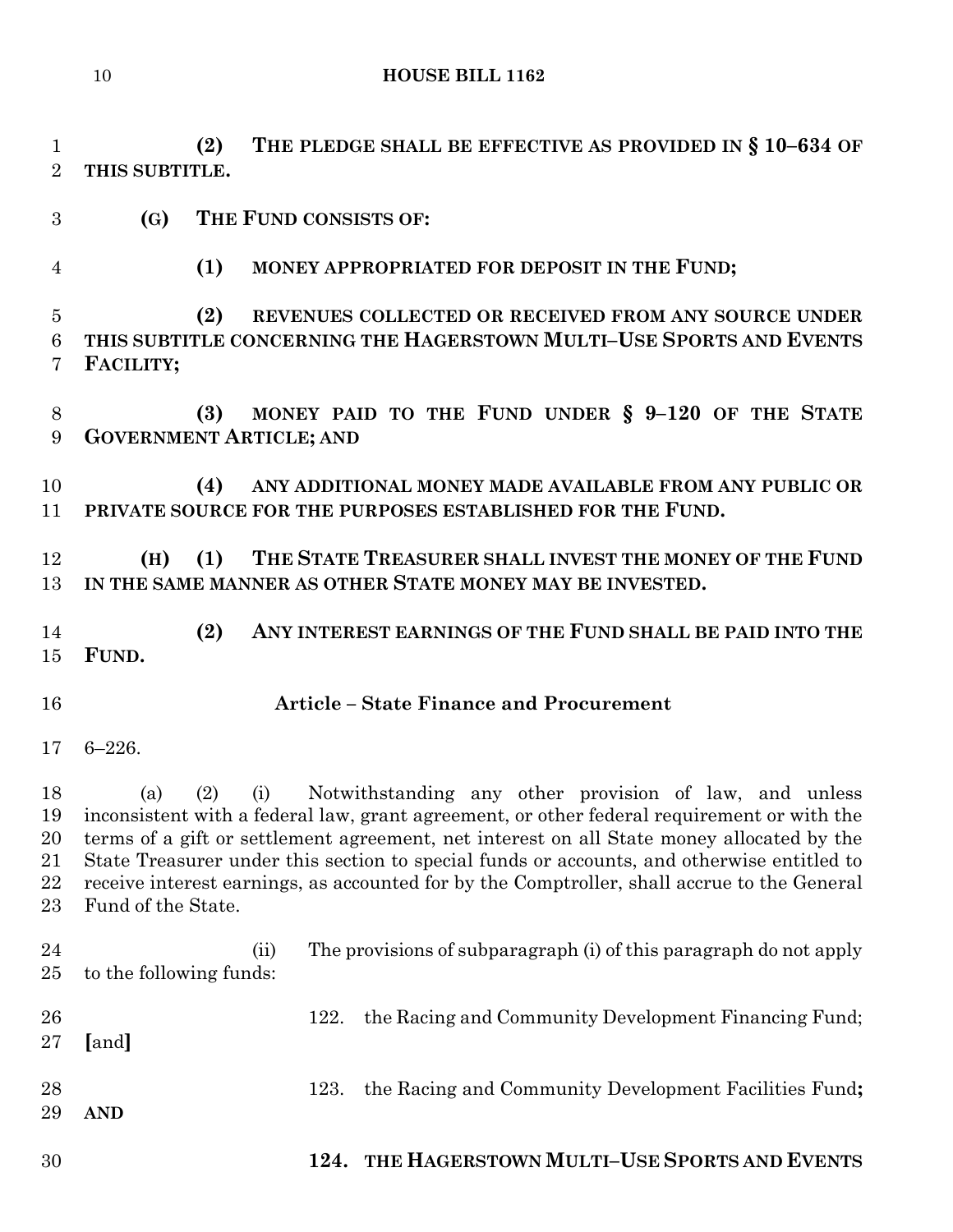# **FACILITY FUND**.

### **Article – State Government**

9–120.

 (a) The Comptroller shall distribute, or cause to be distributed, the State Lottery Fund to pay:

 (1) on a pro rata basis for the daily and nondaily State lottery games, the expenses of administering and operating the State lottery, as authorized under this subtitle and the State budget; and

 (2) then, except as provided in § 10–113.1 of the Family Law Article, § 11–618 of the Criminal Procedure Article, and § 3–307 of the State Finance and Procurement Article, the holder of each winning ticket or share.

 (b) (1) By the end of the month following collection, the Comptroller shall deposit or cause to be deposited:

14 (i) into the Maryland Stadium Facilities Fund established under § 7–312 of the State Finance and Procurement Article from the money that remains in the State Lottery Fund, after the distribution under subsection (a) of this section, an amount not to exceed \$20,000,000 in any fiscal year;

18 (ii) after June 30, 2014, into the Maryland Veterans Trust Fund 10% of the money that remains in the State Lottery Fund from the proceeds of sales of tickets 20 from instant ticket lottery machines by veterans' organizations under  $\S$  9–112(d) of this subtitle, after the distribution under subsection (a) of this section;

 (iii) after June 30, 2014, into the Baltimore City Public School Construction Financing Fund established under § 10–656 of the Economic Development Article the money that remains in the State Lottery Fund from the proceeds of all lotteries after the distributions under subsection (a) of this section and items (i) and (ii) of this paragraph, an amount equal to \$20,000,000 in each fiscal year that bonds are outstanding and unpaid, to be paid in two installments with at least \$10,000,000 paid no later than December 1 of each fiscal year;

 (iv) after June 30, 2021, into the Racing and Community Development Financing Fund established under § 10–657.2 of the Economic Development Article from the money that remains in the State Lottery Fund, after the distribution under subsection (a) of this section, an amount equal to \$17,000,000 in each fiscal year until the bonds issued for a racing facility have matured; **[**and**]**

 **(V) AFTER JUNE 30, 2022, INTO THE HAGERSTOWN MULTI–USE SPORTS AND EVENTS FACILITY FUND ESTABLISHED UNDER § 10–657.4 OF THE**